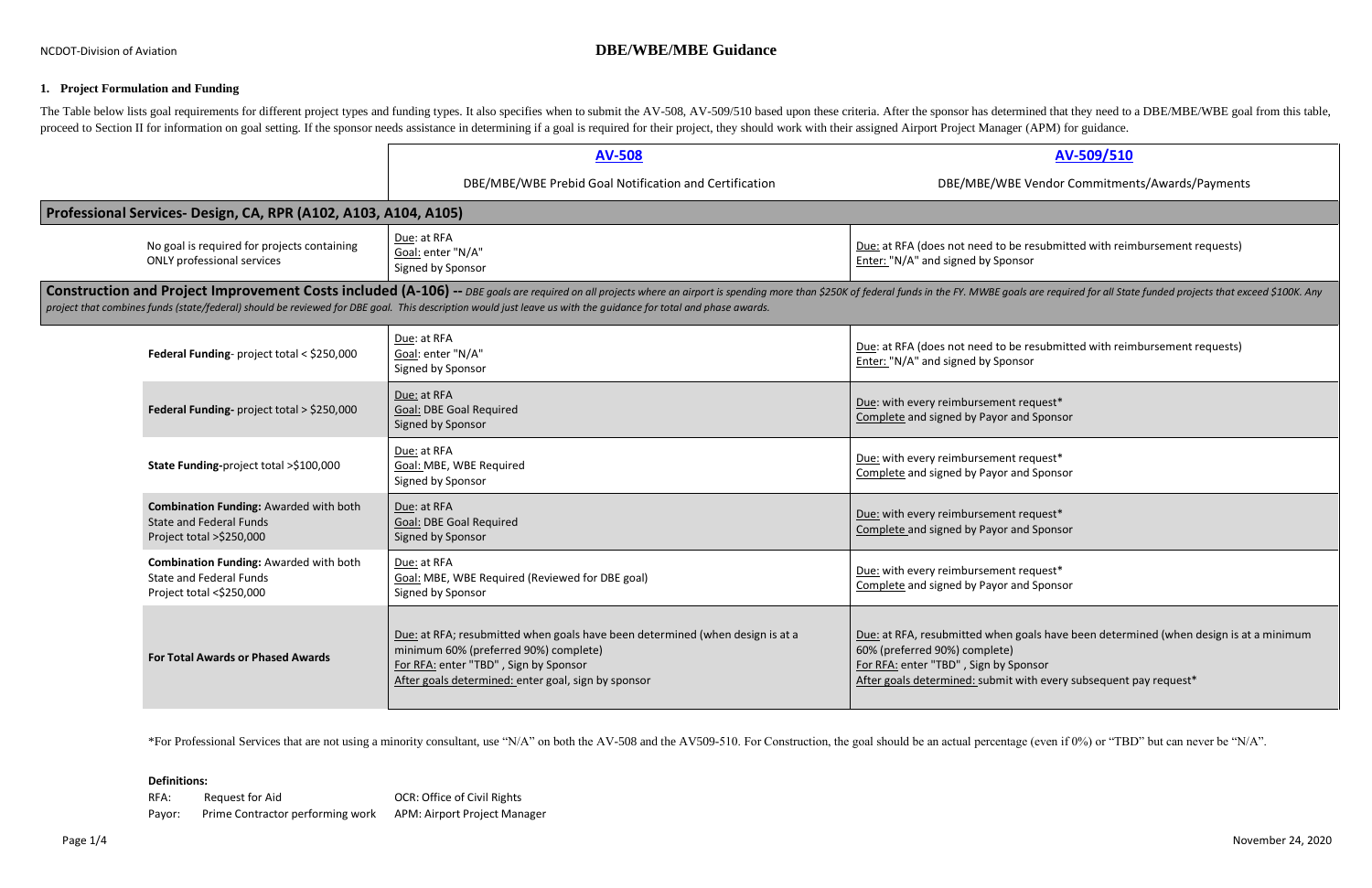## **2. DBE/MBE/WBE Goal Setting**

NCDOT is responsible for all goal setting. A detailed cost estimate is required to provide information to set goals. Design should be far enough such that no major quantity changes are anticipated (minimum 60% design, prefer 90% design). Submit the detailed cost estimate to the Airport Project Manager (APM) for review and processing by the Office of Civil Rights (OCR).

## **3. DBE/MBE/WBE Goal Advertising**

The [AV-508](https://connect.ncdot.gov/municipalities/State-Airport-Aid/State%20Airport%20Aid%20Documents/AV508_DBE_Prebid_Template.pdf) Pre-bid form must be completed, signed and returned to NCDOT via EBS during the submission of the Request for Aid (RFA). If the project contains Construction costs, a copy of the bid advertisement reflecting the approved goal for the project shall also be submitted with the appropriate claim. The bid advertisement must contain a notarized affidavit with the actual advertisement attached.

## **4. DBE/MBE/WBE Special Provisions and Certifications**

The Airport Sponsor/Engineer of Record is responsible for the Special Provisions and Certifications included in the contract documents. The contract documents must contain at a minimum the state or federal conditions and assurances related to the DBE/MBE/WBE requirements. These conditions and assurances may include:

**The Federal Funds**- If the project is funded with Block Grant funds, the contract document must contain the conditions contained i[n 49 CFR part 26](http://www.ecfr.gov/cgi-bin/text-idx?tpl=/ecfrbrowse/Title49/49cfr26_main_02.tpl) and the federal grant assurances attached to the grant issued for the project.

**State Funds**- If the project is funded with State Aid, the contract document must contain the state MBE/WBE [Special Provisions](https://connect.ncdot.gov/resources/Specifications/pages/specifications-and-special-provisions.aspx) SP01-G-68 and the conditions contained in the state grant assurances.

Annual audit and risk assessments serve as verification of compliance.

# **5. Pre-bid Meeting**

For all projects that have a DBE/MBE/WBE requirement, a pre-bid meeting must be held with potential bidders. The purpose of this meeting, at a minimum, is to communicate the DBE/MBE/WBE requirements of the project including, but not limited to, the goals, special provisions, review of payment documentation, and subcontractor eligibility. The APM and OCR must be notified of the meeting in advance and be given the opportunity to attend.

## **6. DBE/MBE/WBE Subcontractor Certification**

A DBE/MBE/WBE vendor must be [certified](https://connect.ncdot.gov/business/SmallBusiness/Pages/MBE%20WBE%20Certification%20Process.aspx) by the NCDOT to count toward the advertised goal. Federal Assurances require prequalified contractors to perform work at airports. Prime contractors must be prequalified with NCDOT or provide Federal proof of qualification (Federal proof of qualification is only allowed on federally funded projects). To do business with NCDOT, the firm must also be [prequalified](https://connect.ncdot.gov/business/Prequal/Pages/default.aspx) with NCDOT prior to starting work. The firm is only considered if OCR certifies them, not the local government unit. To determine if the business is certified, visit the [Vendor Directory.](https://www.ebs.nc.gov/VendorDirectory/default.html)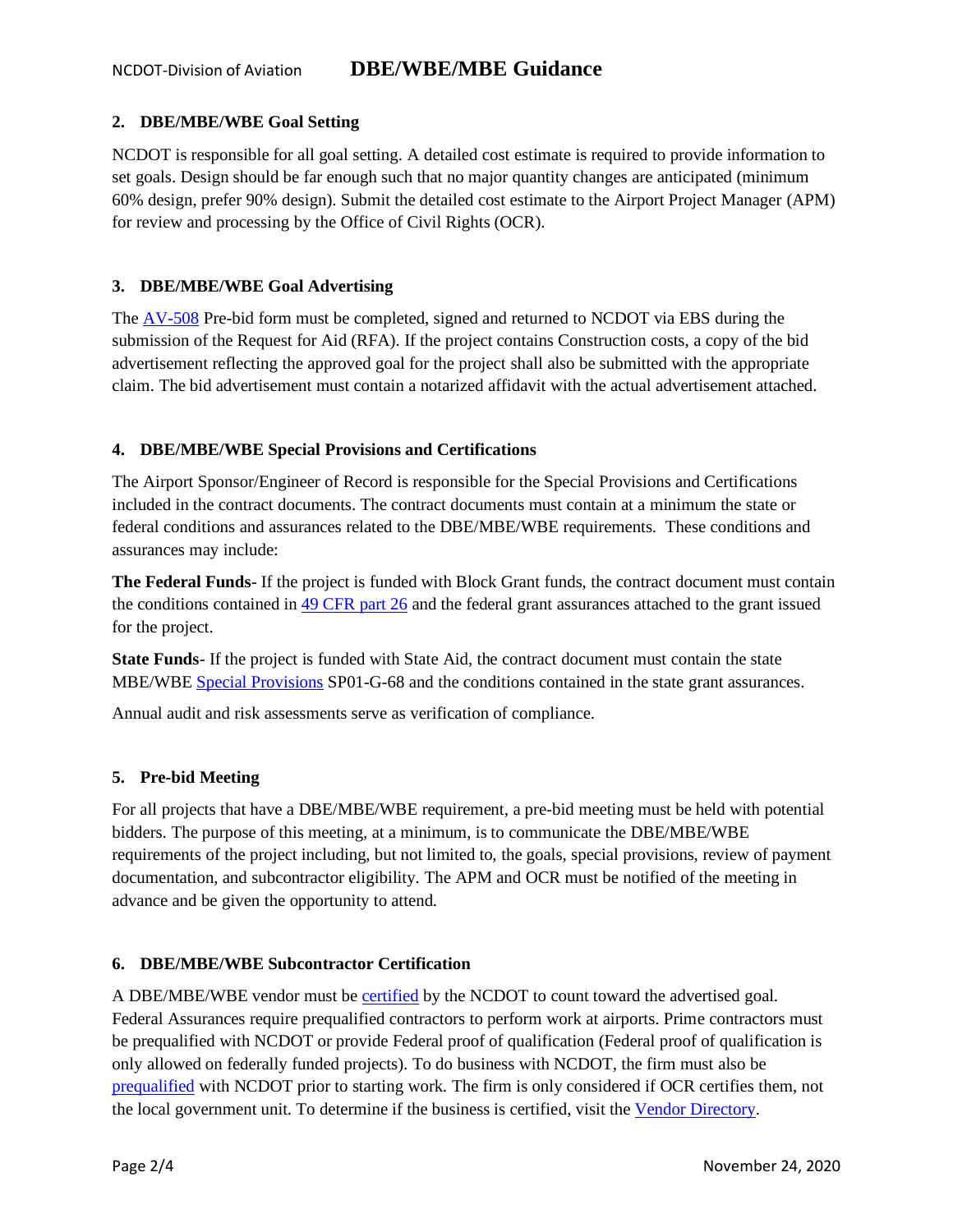If the vendor(s) submitted to meet the goal(s) is not certified by NCDOT at the time of bid, and/or the advertised goal is not reached, the prime contractor must go through the "Good Faith Effort" review.

#### **7. DBE/MBE/WBE Acceptance and Good Faith Effort**

Upon completion of the bidding process and prior to contract award and or acceptance, the following must happen. The bid documents need to be reviewed by the sponsor and/or sponsor's engineer to determine the most responsible, responsive bidder. The engineer shall sign and seal a certification statement that the bid tabs are correct, the contractor is pre-qualified with NCDOT, and that the MBE/WBE/DBE goals have been met. This document should be submitted to the Division of Aviation APM for review, and written concurrence from the OCR. We will be looking for the following:

- Is the DBE/MBE/WBE certified by the OCR?
- Is the DBE/MBE/WBE prequalified by the OCR?
- Were the goals met?

**If all criteria have been met:** The project can be concurred with and the APM's goal confirmation can be issued. The formal Notice to Proceed (NTP) can be issued after this has occurred.

Prime contractor must be prequalified at bidding. Subcontractor(s) must be prequalified before work begins.

**If vendor is not certified DBE/MBE/WBE-** then the following actions need to take place:

- A good faith effort needs to be made and approved
- The award of the project can go to the next responsible lowest bidder if that DBE/MBE/WBE is certified
- The project can be rebid

**If the goals were not met**- then a "Good Faith Effort" will be required to be completed and approved by the OCR before the project can proceed. A good faith effort must adhere to the criteria outlined at the following web address and consultation and review with the Contractual Services office:

<https://connect.ncdot.gov/business/SmallBusiness/Pages/Utilization%20Goals.aspx>

The project cannot begin until the above conditions are satisfied.

#### **8. DBE/MBE/WBE Payment Process**

As part of the payment process, the  $AV-509/510$  form must be submitted as part of the reimbursement request. Since the AV-509/510 is completed after payment of the subcontractor, it is anticipated that the AV-509/510 submitted with a reimbursement request will reflect the payment of funds to the subcontractor from the previous request.